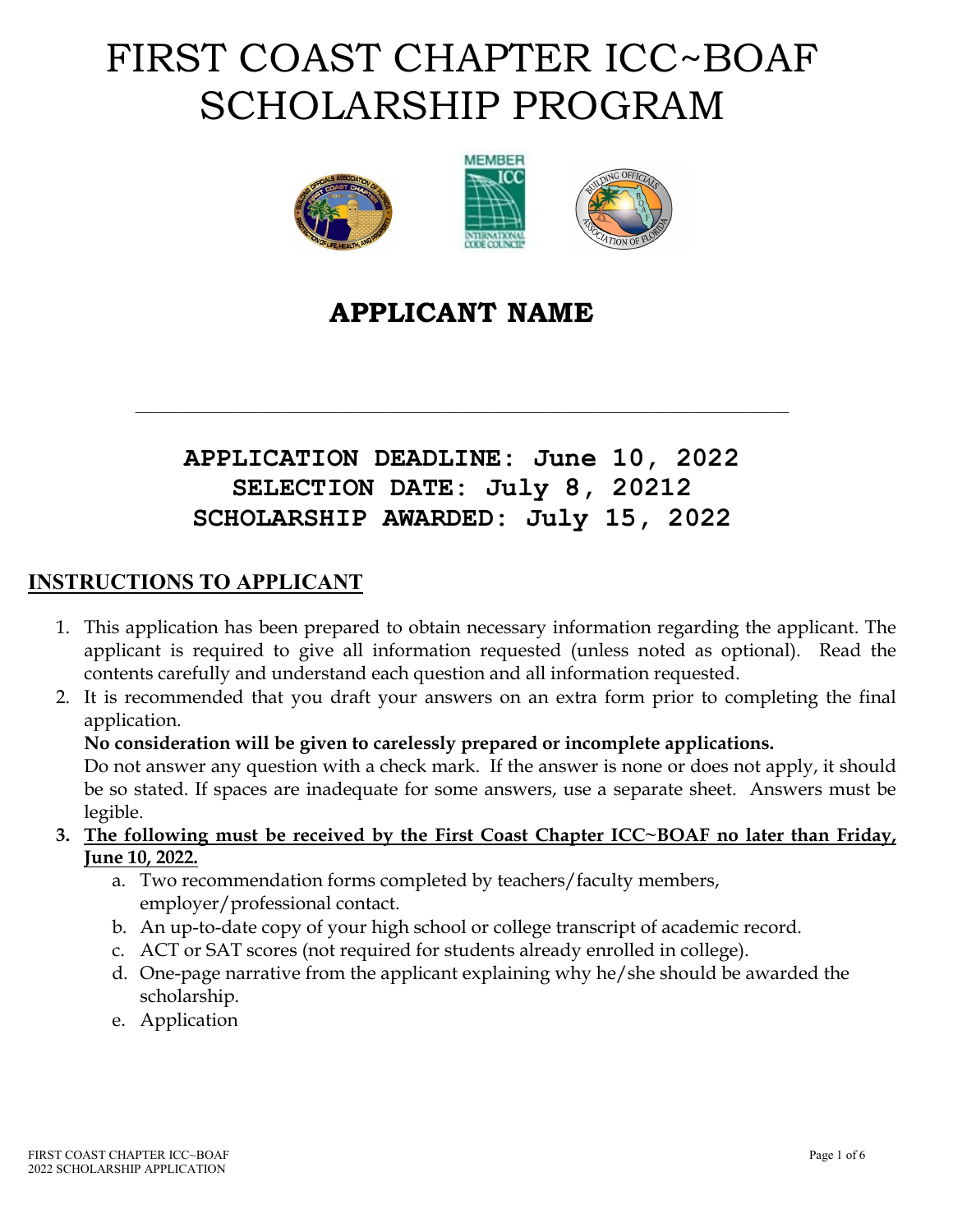### **SUBMIT ALL INFORMATION TO:**

**First Coast Chapter ICC~BOAF Attention: Scholarship Program c/o St. Johns County Building Services 4040 Lewis Speedway St. Augustine, FL 32084**

## **ELIGIBILITY**

- Governmental building code enforcement Active Members and immediate family.
	- Children must be dependents as defined by the Internal Revenue Service. Typically, this includes birth children, stepchildren, legally adopted children, or a legal ward financially supported by the employee, as well as spouses.

## **SELECTION CRITERIA**

- The applicant must:
	- Be pursuing educational opportunities beyond the high school level at a recognized and/or accredited institution.
	- Provide evidence of satisfactory scholastic achievement including grades, test scores and teacher recommendations.
	- Complete the Scholarship Application. A one-page narrative on why the applicant should be awarded the scholarship is also required.

I solemnly affirm that all information provided is correct to the best of my knowledge and that I have read and understand the information outlined above. If I am the recipient of a scholarship I agree to use the proceeds only for the furtherance of my education at an approved institution.

#### **APPLICANT'S PRINTED NAME**\_\_\_\_\_\_\_\_\_\_\_\_\_\_\_\_\_\_\_\_\_\_\_\_\_\_\_\_\_\_\_\_\_\_\_\_\_\_\_\_\_\_\_\_\_\_\_\_\_\_\_\_\_\_\_\_\_\_

| <b>APPLICANT'S</b> |      |
|--------------------|------|
| <b>SIGNATURE</b>   | DATE |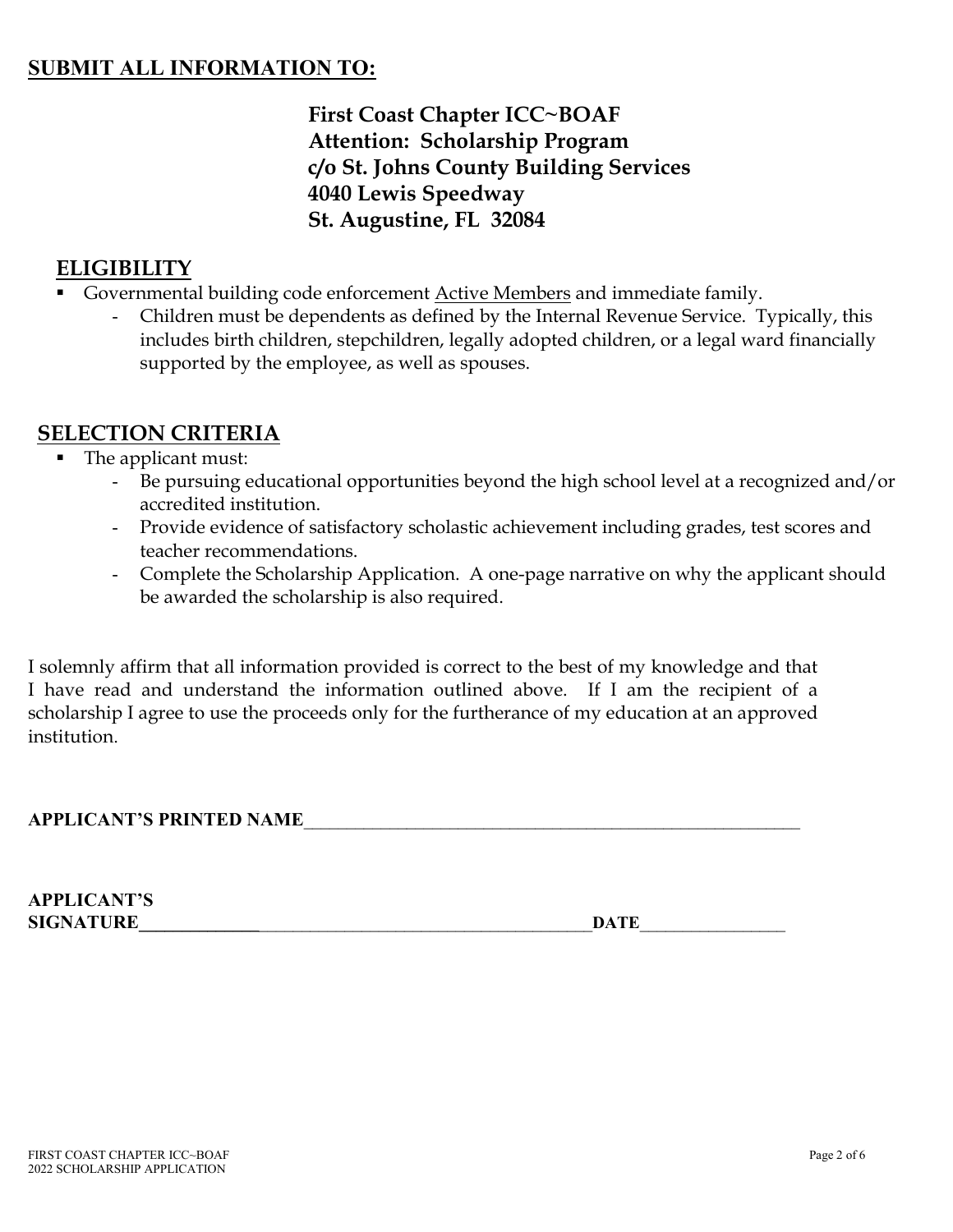#### **APPLICANT REQUIRED TO PRINT AND SIGN NAME**

| Applicant's name: |         |                            |        |
|-------------------|---------|----------------------------|--------|
|                   | (First) | (Middle)                   | (Last) |
| Home address:     |         |                            |        |
|                   |         | (Street)                   |        |
|                   |         |                            |        |
|                   | (City)  | (State)                    | (Zip)  |
|                   |         | Email address:             |        |
|                   |         |                            |        |
|                   |         |                            |        |
|                   |         |                            |        |
|                   |         | If employed, name of firm: |        |
| Address of firm:  |         |                            |        |

## **ACTIVE MEMBER EMPLOYED BY GOVERNMENTAL JURISDICTION**

| Name:                     |          |       |
|---------------------------|----------|-------|
| Home address:             |          |       |
|                           | (Street) |       |
| (City)                    | (State)  | (Zip) |
| Name of employer:         |          |       |
| Title of position or job: |          |       |
| Length of employment:     |          |       |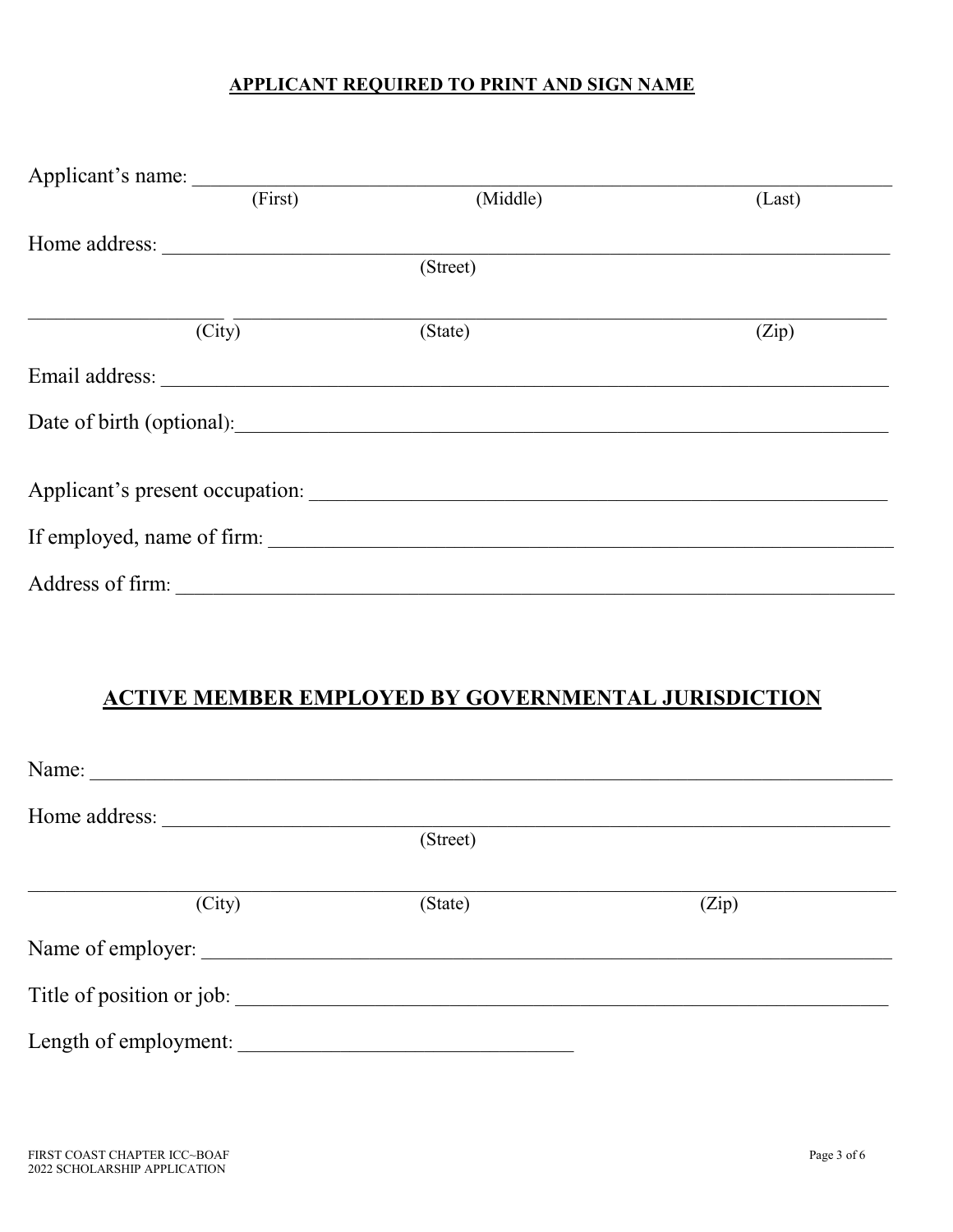I (applicant) hereby apply for a scholarship, which will enable me to obtain/continue my education at:

| (College, University, Trade School, etc.)                                |                                                                      | (City, State)               |           |
|--------------------------------------------------------------------------|----------------------------------------------------------------------|-----------------------------|-----------|
| Beginning (month/day/year) and ending (month/day/year)                   |                                                                      |                             |           |
|                                                                          |                                                                      |                             |           |
|                                                                          |                                                                      |                             |           |
|                                                                          |                                                                      |                             |           |
| The course of study I plan to major is in:                               |                                                                      |                             |           |
| PLEASE LIST ALL SCHOOLS ATTENDED:                                        |                                                                      |                             |           |
| SCHOOL LOCATION                                                          |                                                                      | <b>DATES</b><br><b>FROM</b> | <b>TO</b> |
|                                                                          |                                                                      |                             |           |
|                                                                          |                                                                      |                             |           |
| PLEASE INDICATE THE FOLLOWING (Attach additional information if needed): |                                                                      |                             |           |
|                                                                          |                                                                      |                             |           |
|                                                                          |                                                                      |                             |           |
|                                                                          |                                                                      |                             |           |
|                                                                          |                                                                      |                             |           |
| Hobbies:                                                                 | <u> 1980 - Johann Barbara, martxa alemaniar argametra (h. 1980).</u> |                             |           |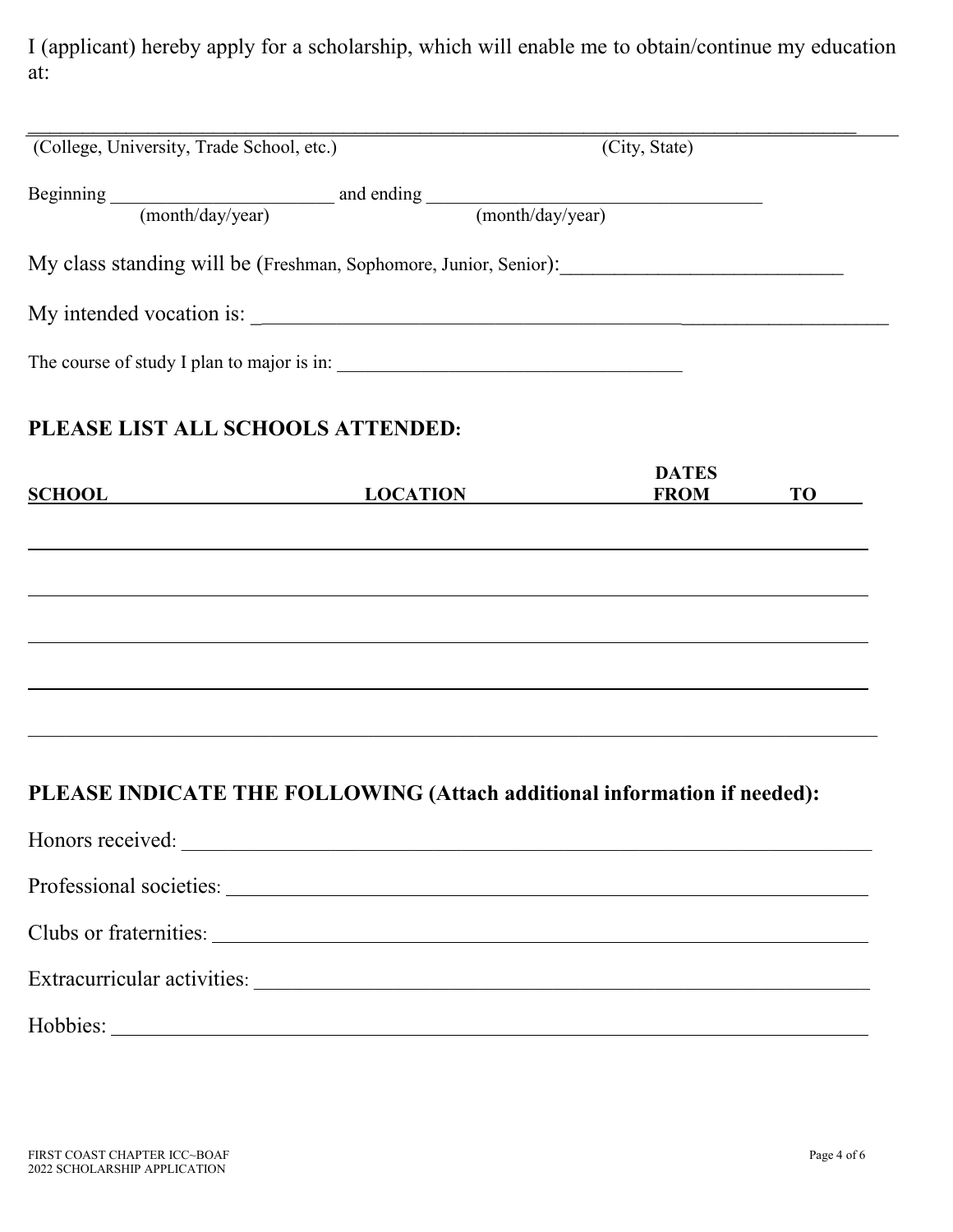| In your own words, tell us why you should be a recipient of the First Coast Chapter ICC $\sim$ BOAF |  |
|-----------------------------------------------------------------------------------------------------|--|
| Scholarship award.                                                                                  |  |